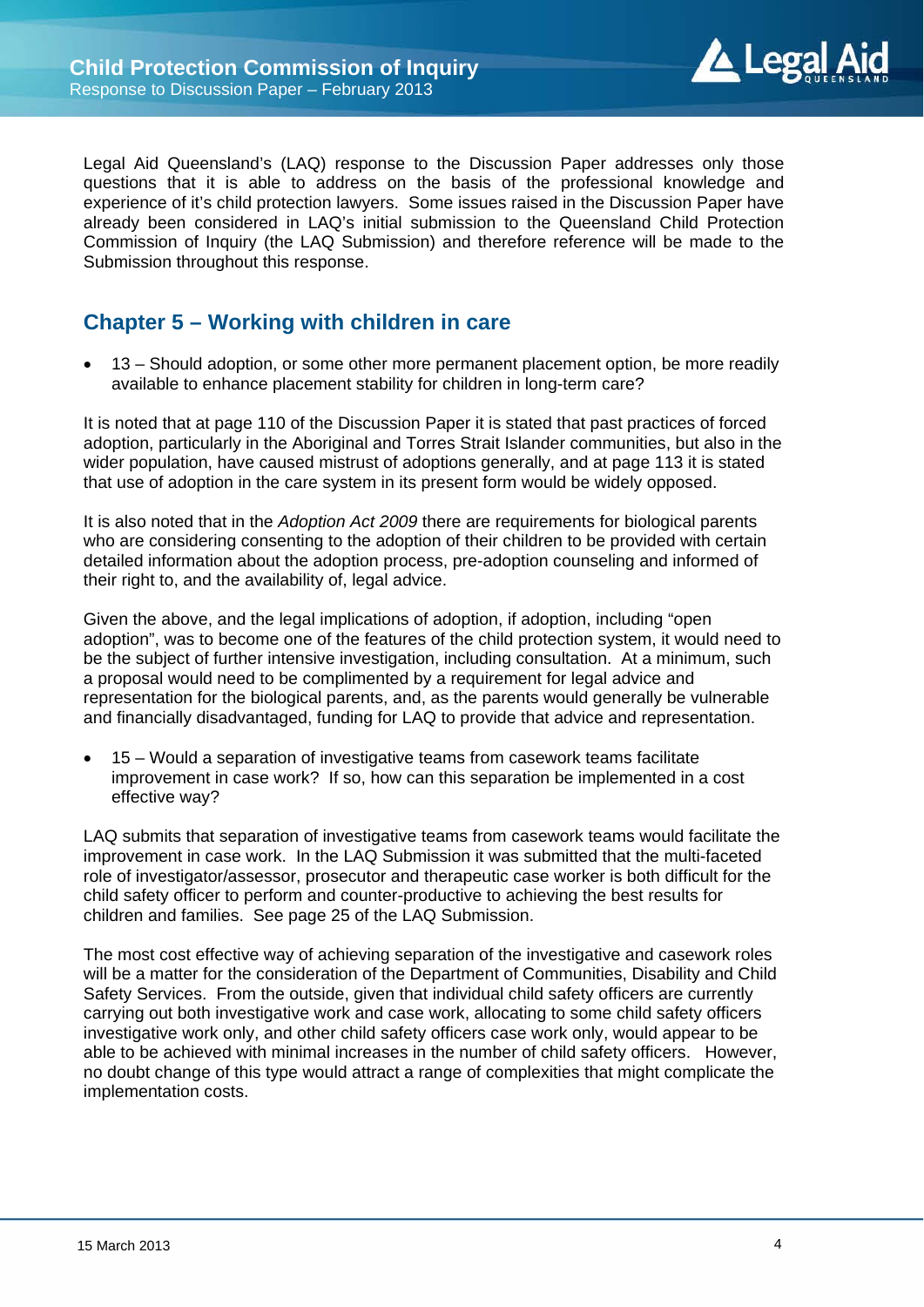

## **Chapter 10 – Courts and tribunals**

 37 – Should a judge-led case management process be established for child protection proceedings? If so, what should be the key features of such a regime?

In the LAQ Submission it was submitted that the most significant improvement to the child protection court process would be the establishment of a court case management system, supported by rules of court and practice directions. It was submitted that the key features of such a system would be:

- o Early identification and location of parties and relevant non-parties and the joining of applications;
- o Early consideration of the need for legal representation for parents;
- o Early resolution of issues, including obtaining directions in relation to disclosure and the need for obtaining expert assessments and reports such as medical, psychiatric and social assessment reports;
- o Guidance on the identification of non-parties who can make submissions under section 113 of the CPA.

See page 11 of the LAQ Submission.

 39 – What sort of expert advice should the Childrens Court have access to, and in what kinds of decisions should the court be seeking advice?

LAQ supports the Childrens Court having access to expert advice from social scientists and/or psychologists specialising in working with children and their family, particularly when exercising jurisdiction to review decisions of the chief executive. In the LAQ submission it is submitted that the Childrens Court should be able to exercise this jurisdiction whenever the court is dealing with an application for a child protection order. See page 15 of the submission.

There may also be scope for greater expert input into the broader child protection jurisdiction of the Childrens Court. In this regard, consideration could be given to the establishment of a Clinic of consultants connected to the Childrens Court such as in Victoria and New South Wales, or similar to family consultants under Part III of the *Family Law Act 1975* (Cwth), to:

- o Assist and advise people involved in proceedings;
- o Assist and advise the court, and giving evidence, in relation to the proceedings;
- o Help people involved in the proceedings resolve disputes that are the subject of the proceedings;
- o Report to the court about the safety, wellbeing and development of a child the subject of the proceedings; and
- o Advise the court about appropriate counselors, course, programs and services.
- 40 Should certain applications for child protection orders (such as those seeking guardianship or, at the very least, long-term guardianship until a child is 18), be elevated for consideration by a Childrens Court Judge or a Justice of the Supreme Court of Queensland.

Given the gravity of the decision to remove a child from the care of the child's parents, consideration could be given to requiring such decisions to be dealt with by a Judge of the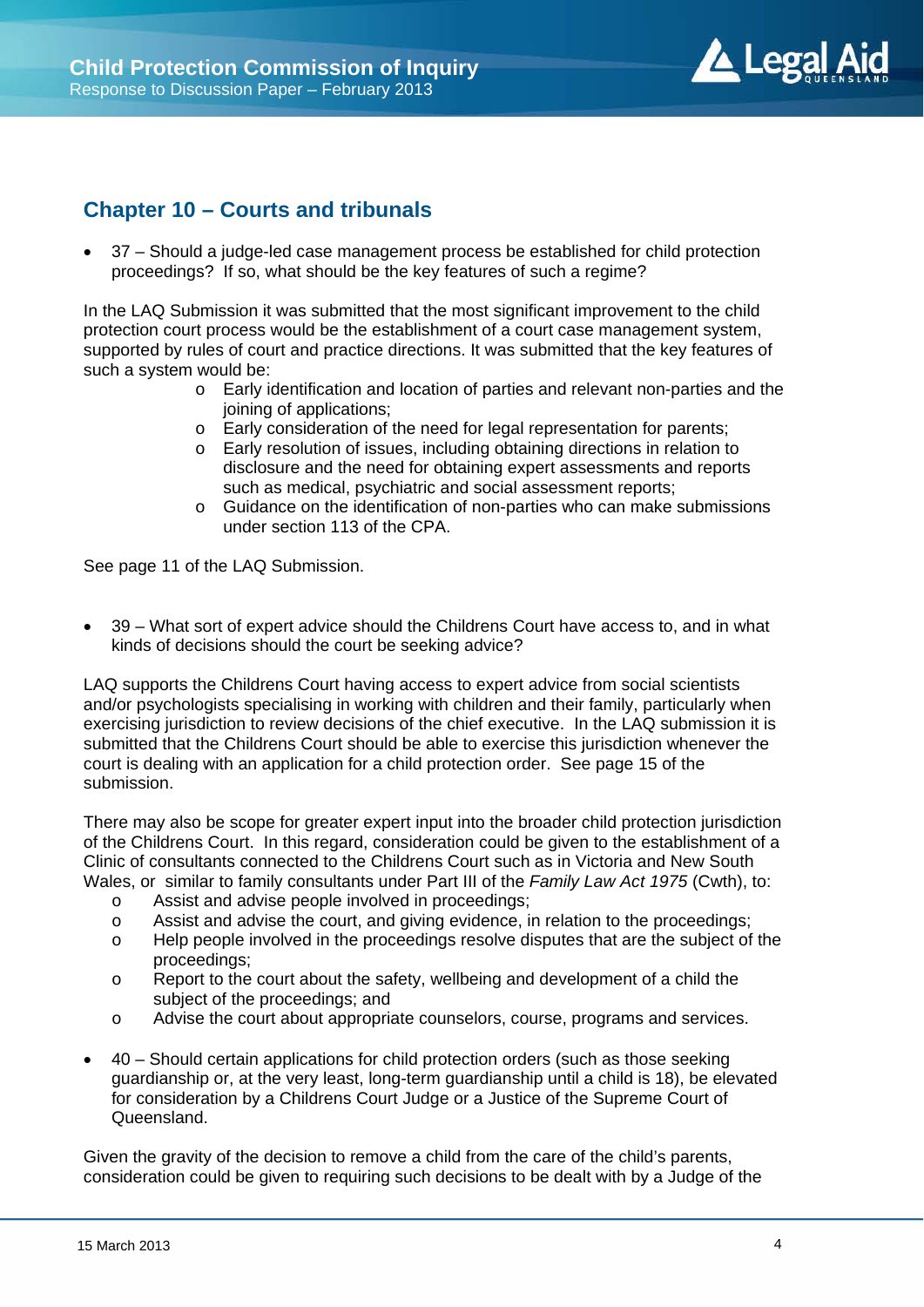

Childrens Court of Queensland, at least when the order being applied for/contemplated is the most intrusive, that is, an order for long term guardianship.

One option for consideration is for the courts to continue to exercise concurrent jurisdiction at first instance, with the development of a protocol under which judges hear the most serious matters as defined in the protocol, with magistrates hearing the less serious matters. There should also be powers for matters to be transferred between the courts either on application of the parties or on the judge's or magistrate's own initiative. The protocol between the Family Court and the Federal Magistrates Court could provide a precedent for this.

 41 – What, if any, changes should be made to the family group meeting process to ensure that it is an effective mechanism for encouraging children, young people and families to participate in decision making?

LAQ submits that changes to the family group meeting process should ensure that the process results in a plan that is:

- o Meaningful and effective for the child and their family;
- o Makes use of the framework relied upon in the 'Signs of Safety' Child Protection Practice;
- $\circ$  Sets out a clear method to evaluate the success of the plan, including what would indicate progress had been made.

See page 15 of the LAQ Submission.

 42 – What, if any, changes should be made to court-ordered conferences to ensure that this is an effective mechanism for discussing possible settlement in child protection litigation?

LAQ submits that there should be clear guidance in the CPA as to the purposes of court ordered conferences. There would be benefit in having two conferences: one at the beginning of a proceeding for a child protection order for the purpose of attempting to resolve the threshold issue of whether the child is in need of protection and if so, what type of intervention is needed, and if not, what interim orders and issues can be agreed. The second conference, if required, could occur prior to a final hearing to try and settle the matter or crystallise the issues for hearing. At both stages, there needs to be full disclosure by the Department prior to the conference.

There is also a need for the qualifications of the conference chairperson to be more clearly defined in the CPA.

See page 16 of the LAQ Submission.

 43 – What, if any, changes should be made to the compulsory conference process to ensure that it is an effective dispute resolution process in the Queensland Civil and Administrative Tribunal.

In the LAQ Submission it is submitted that the need for a court case management system, and its features, applies to child protection matters in both the Childrens Court and the Queensland Civil and Administrative Tribunal (QCAT). See page 13 of the LAQ Submission.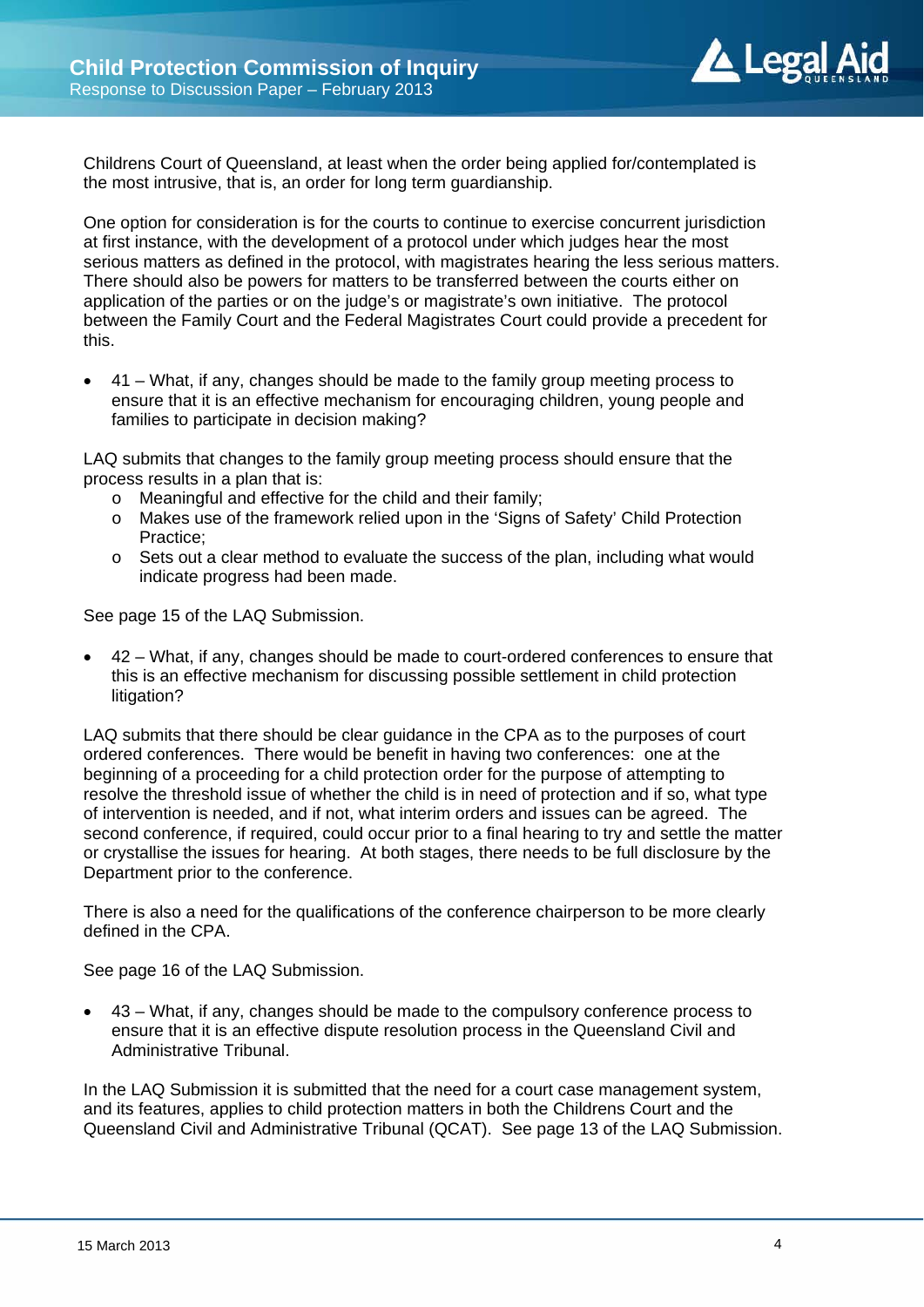

 44 - Should the Childrens Court be empowered to deal with review applications about placement and contact instead of the Queensland Civil and Administrative Tribunal, and without reference to the tribunal, where there are ongoing proceedings in the Childrens Court to which the review decision relates?

LAQ supports the Childrens Court having jurisdiction to deal with review applications about placement and contact instead of QCAT when a matter is before the court. See the answer to question 39 and page 15 of the LAQ Submission.

 What other changes do you think are needed to improve the effectiveness of the court and tribunal processes in child protection matters?

The changes that LAQ is of the view that are necessary to improve child protection court and tribunal processes, are:

- o Better and earlier legal support for staff of the Department of Communities Child Safety and Disability Services (the Department) involved in child protection litigation (see page 26 of the submission);
- o Additional rights for parents and children to apply to QCAT for review of administrative decisions about children, following the making of a reviewable decision (see page 15 of the submission);
- o A consistent definition of "parent" throughout the CPA (see page 13 of the submission);
- o Adoption of a less adversarial trial model (see page 14 of the submission);
- o Compliance by the Department of Communities, Disability and Child Safety Services with the model litigant principles (see page 15 of the submission).

See the LAQ Submission for further details.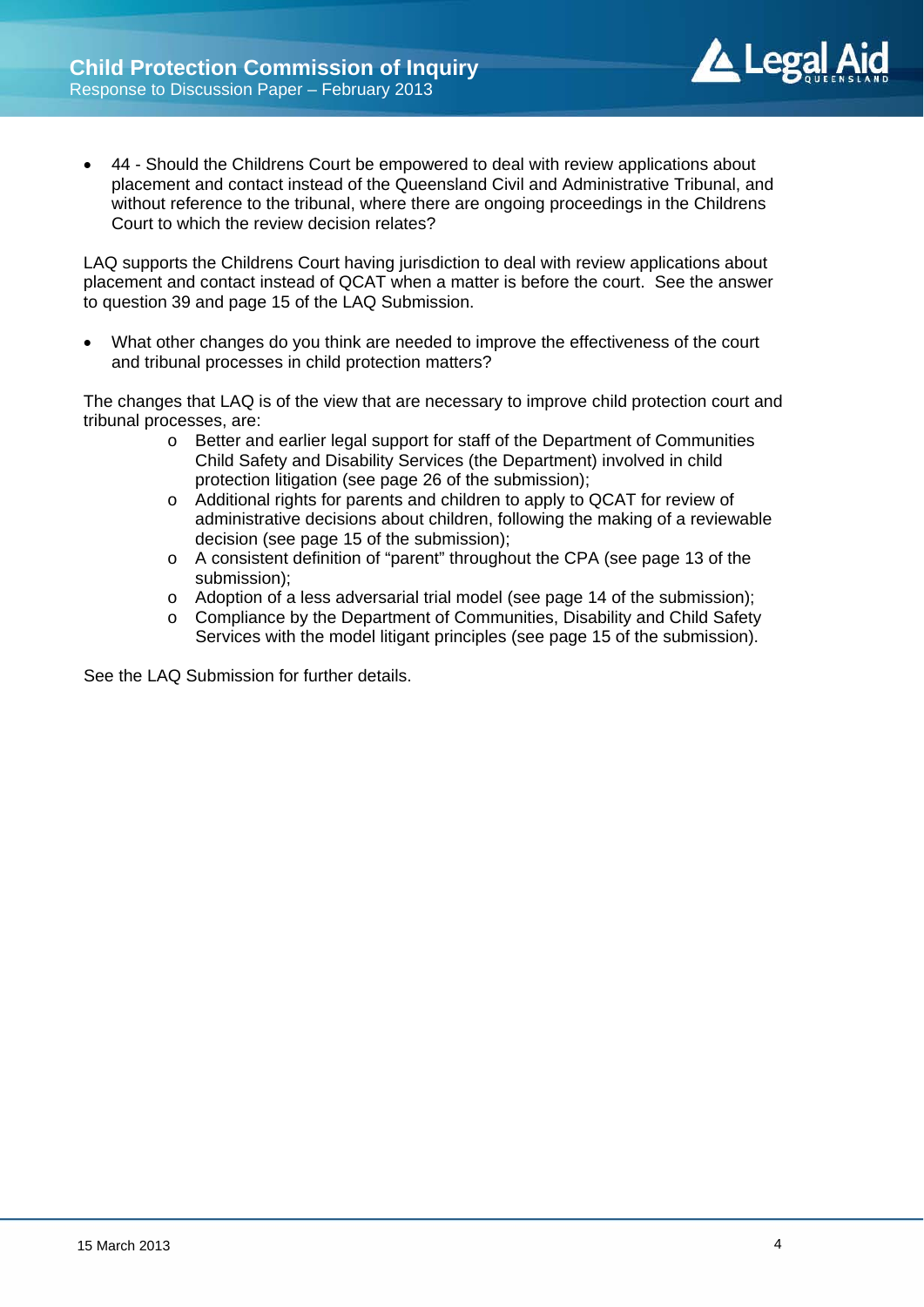This response will address only those issues or proposals of the Department of Communities, Child Safety and Disability Services (the department) where we consider that the professional knowledge and experience of our staff will assist the Commission of Inquiry to reach an informed view or make an appropriate recommendation for reform.

#### **Department proposal 1.2**

The proposal is:

The development of a whole-of-government strategy requiring all agencies that provide services to children, young people and their families to prioritise improving wellbeing outcomes for children and reducing the incidence and impact of child abuse and neglect in the development and implementation of individual agency and whole-of-government reforms and service delivery.

We generally support this proposal, however, when we are providing legal services, our lawyers must act in accordance with their duties to the Court and the administration of justice and their fundamental ethical duties to their client.

#### **Department proposal 2.1 and 2.3**

Proposal 2.1 is:

Amending the *Child Protection Act 1999* to include a new provision that makes it clear that a report to Child Safety Services can be made when a person has reasonable grounds to suspect that a child may have suffered significant harm, be suffering significant harm or be at an unacceptable risk of suffering significant harm.

#### Proposal 2.3 is:

Amending the *Child Protection Act 1999* to change the current term 'harm to a child' to 'significant harm to a child' to more accurately align with the role of Child Safety Services in the statutory child protection system and include in the current definition clarification that whether or not a detrimental effect is of a significant nature to a particular child will depend upon the particular characteristics of the child and the individual circumstances of the case.

Adoption of a new definition of "significant harm" to a child should be developed in a way that incorporates the concept of cumulative harm.

#### **Department proposal 2.4**

The proposal is:

Amending the *Child Protection Act 1999* to include in the current definition of 'child in need of protection' the matters that may be taken into consideration when determining whether a child has a parent who is able and willing to protect a child from the harm.

This proposal has the potential to have a significant impact on the decisions of the department whether to intervene and remove children from their parents, and any resulting proceedings. However, we are unable to express a view on the proposal until the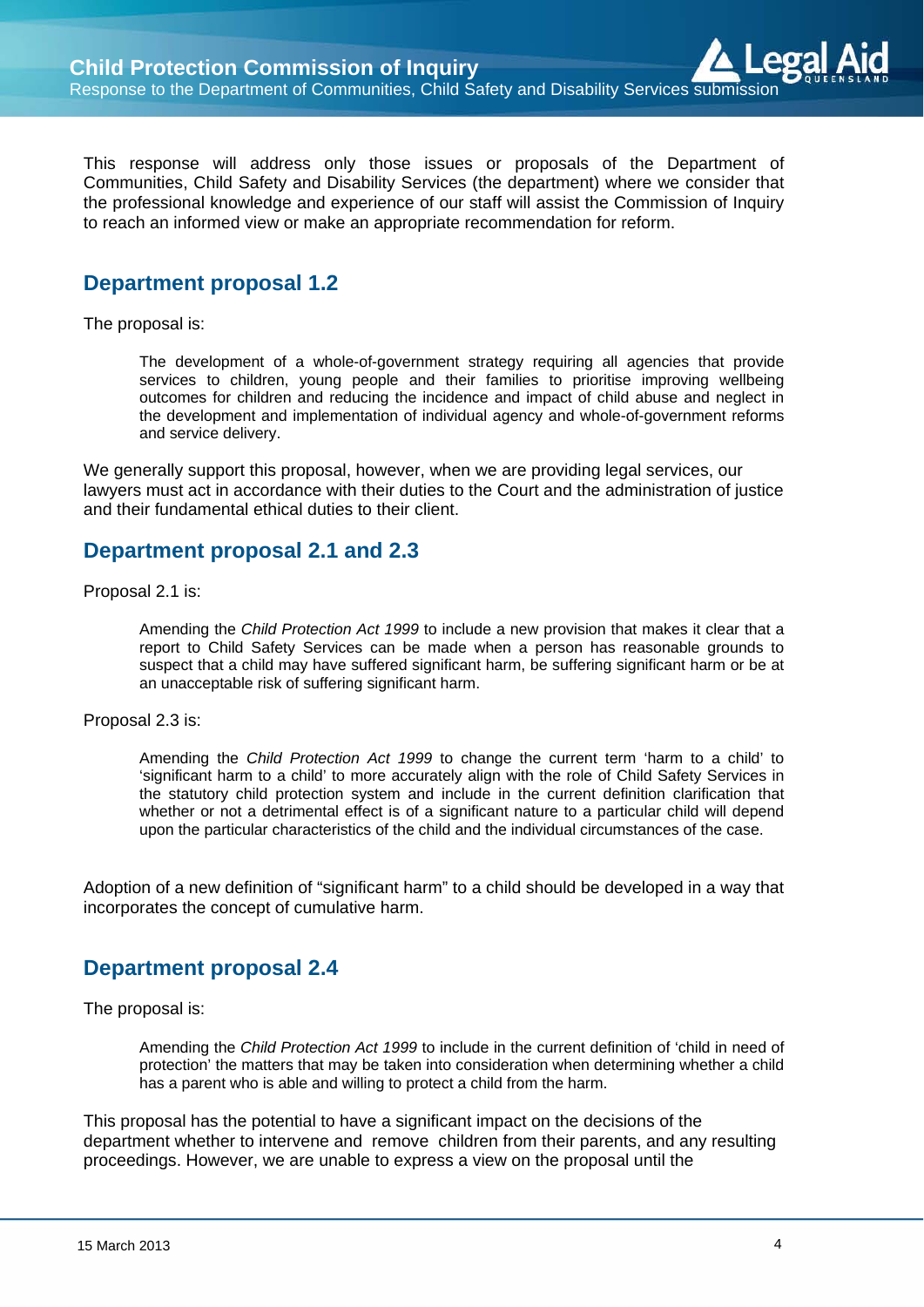department provides some detail about the matters that might be taken into consideration when determining whether a parent is able and willing to protect a child from harm.

## **Department proposal 11.2**

The proposal is:

Amending section 59(1)(b) of the *Child Protection Act 1999* to limit this provision to a requirement that the Court be satisfied that there is a case plan for the child that has been developed or revised under Part 3A and removing the requirement for the Court to be satisfied that the case plan is appropriate for meeting the child's protection and care needs. This would maintain the requirement for an up to date case plan to be provided to the Court and the parties before the making of an order, but limits the Court's role to determining the substantive matters rather than reviewing the case plan that has been developed appropriate (sic) in accordance with the Act.

LAQ does not support this proposal. The removal a child from their family is a serious encroachment on the rights of the members of that family. It is appropriate that when the department is seeking the endorsement of a court for its intervention, that it should be required to satisfy the court that the case plan for the child is suitable for meeting the child's protection and care needs.

The case plan is integral to the Court's consideration of whether the order that is sought, is appropriate and desirable for the child's protection, and the level of protection sought is unlikely to be achieved by an order of less intrusive terms.

It is important to understand the requirement of section 59(4), that if the child has a revised case plan (indicating they have been or are the subject of a child protection order or the proceedings have been before the Court for over 6 months awaiting determination) then a copy of the report about the last revision of their plan under section 51X must be filed. The Court in this instance, is able to consider the child's revised case plan with the knowledge of what has been achieved or is yet to be achieved under their previous plan, when determining what if any type of child protection order should be made.

Removing the obligation of the Court to consider the substance of case plans, will work against a court case management system. Currently, the Court can seek to manage matters relating to the child's wellbeing and protection and care needs on an adjournment of proceedings by ordering the chief executive to convene a family group meeting pursuant to section 68(1)(d).

The proposal also seems contrary to the department's suggestion at 11.3, that the court needs to be satisfied about steps taken to provide services to a child and their family. Without the necessity for the court to be satisfied by the chief executive that there is an appropriate plan to underpin the order that is being sought, the Court is at risk of losing its judicial oversight and the judicial determination of applications to the Court.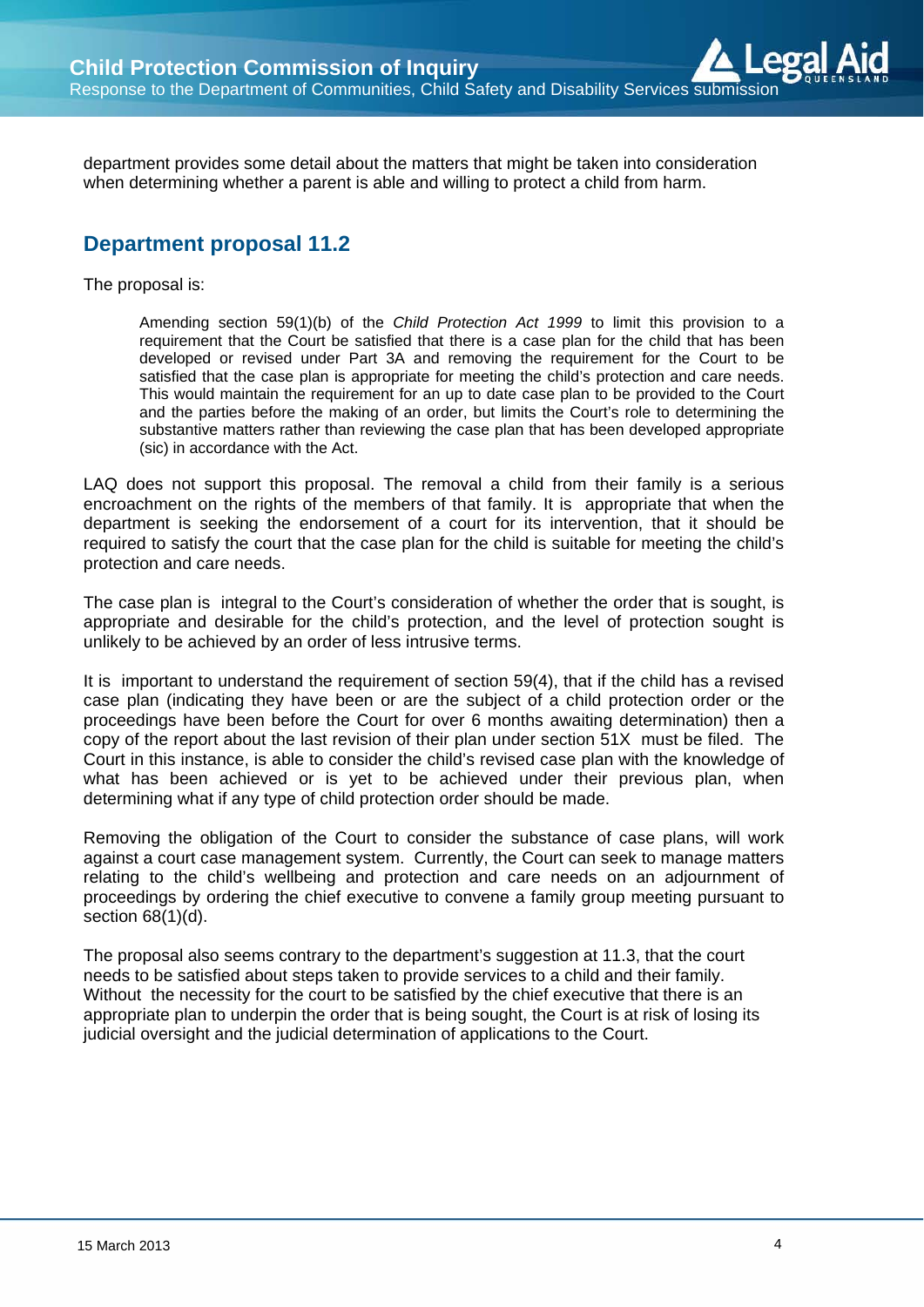# **Department proposal 11.3**

The proposal is:

Amending the *Child Protection Act 1999* to insert a new requirement in section 59 that before a child protection order can be made for a child, the court must be satisfied that all reasonable steps have been taken to provide services to the child and their family in the best interests of the child.

LAQ supports this proposal. It has long been a matter of concern to our lawyers that families involved in the child protection system have not been offered the services and support the child and their family need to address matters of concern identified by the department. There are parents who need to be given support and encouragement to bring up their children. We support the department shifting its focus from a rescue approach to a supporting families approach.

## **Department proposal 11.4**

The proposal is:

The department work with the Department of Justice and Attorney-General to review the current legislative, policy and practice approach to support Court Ordered Conferences to ensure they align with best practice to enable proceedings to be settled as early as possible.

LAQ strongly supports this proposal. We raised a number of issues about the operation of Court Ordered Conferences in our submission to the Inquiry (see pp. 16 – 18). In particular, we made the point that there is no published policy, standard process or key principles for the conduct of Court Ordered Conferences and to be most effective they need to fit within a broader court case management process supported by appropriate processes for discovery and disclosure.

We also suggested:

that an initial COC may be required early in proceedings to deal with the threshold issue of whether the child is in need of protection, or disputes in relation to the interim placement and contact arrangements. A second COC should occur prior to final hearings to provide a final opportunity to settle the matter, and if that cannot be achieved, to narrow the issues in dispute to reduce the time of any hearing. In complex matters, there may be benefit in COCs occurring at appropriate times in the course of the matter prior to interim hearings. The timing of COCs would be determined by the court as part of the overall case management of the proceedings by the court using a fully developed case management process established under the Childrens Court Rules. (p. 16 Legal Aid Queensland submission to the Child Protection Commission of Inquiry)